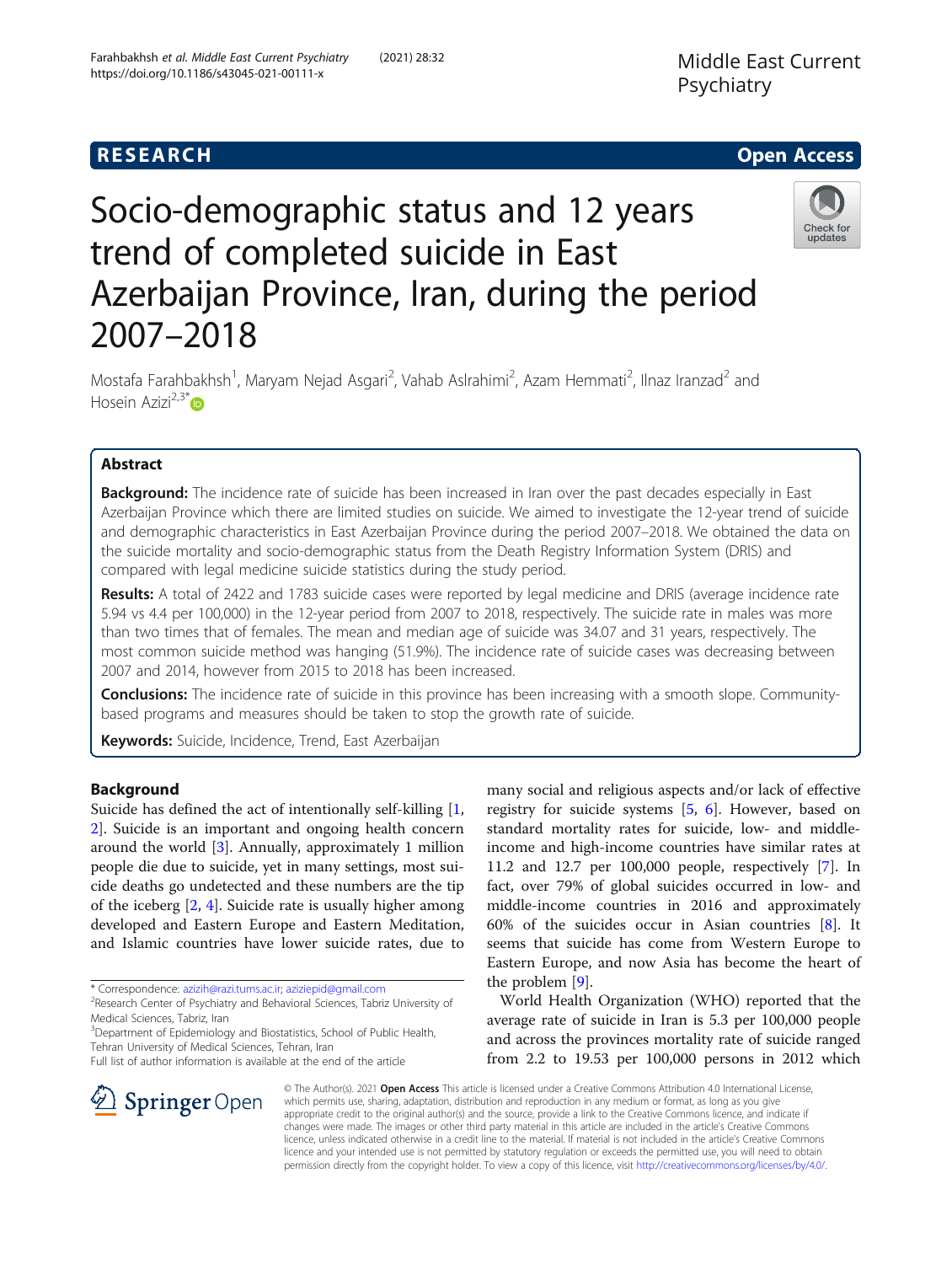majority of suicides has occurred in men (66%) [[10,](#page-5-0) [11](#page-5-0)]. The high incident of suicides in both sexes were occurred in the adult age groups (16.1 per 100,000) that directly affect Years of Life Lost (YLL) and also Disability Adjusted Life Years (DALY) [\[11\]](#page-5-0).

There are many important risk factors for completed suicide including psychiatric disorders, particularly depressive disorders, history of suicide attempts or suicidal behaviors, physical illnesses, and lack of social support and personality aspects [\[12](#page-5-0), [13\]](#page-5-0). In developed countries, more than 90% of suicide cases have some grade of mental illness, and among Asian countries including India and China, almost 60% of suicides have suffered from psychological disorders [\[10\]](#page-5-0). In Iran, the most common ways of suicide and suicide attempts are medication overdose or poisoning and hanging. However, the suicide method is different base on demographic characteristics including age, sex, and social or education level [\[14\]](#page-5-0).

Researches on suicide have been broadly published in developed and industrialized settings; however, it is poorly understood among low- and middle-income countries especially in East Azerbaijan Province and Iran. In East Azerbaijan Province, there is a lack of studies on a better understanding of long-term suicide distribution and demographic situation. Moreover, advances in understanding local and up-to-date information about suicide trends and distributions in East Azerbaijan as a developing setting provide valuable information for the policymakers on need assessment and revising of the development strategies. Consequently, this study was aimed to investigate the 12-year trend and rate of suicide and demographic characteristics in East Azerbaijan Province during the period 2007–2018.

### Methods

# Study design and setting

This cross-sectional study was investigated all suicide deaths in East Azerbaijan Province during the period 2007–2018. Data were collected from the Death Registry Information System (DRIS), legal statistics, and the department of mental health for suicide surveillance systems. Legal medicine is a valid data source for any injury, factional, and criminal lethal in Iran. Suicide death was determined based on specialist legal medicine doctors after anatomic assessment and confirmation.

In the DRIS, all deaths, as well as suicide deaths, were collected from all over community-based health homes and health centers, hospitals, legal medicine, and cemeteries based on the same "death certificates" in each county and then all confirmed deaths included in the DRIS. The overlap cases were corrected in the province registry system. Demographic characteristics and population size data were obtained through the results of the general population census and DRIS. Moreover, we

obtained numbers of suicide deaths from province legal medicine for comparing suicide rates between these two databases and reliability assessment of suicide deaths.

Morbidity of mental disorder was determined based on the electronic suicide registry system and the Health Integrated System (SIB). In this system, mental disorders screened by family physicians in the initial step and then confirmed by psychiatrists after psychiatric interview via structured tools.

# Data analysis

Data were analyzed using SPSS (v. 19.0, Chicago, IL, USA) and EXEL 2013. Descriptive statistics and graphs were used to describe frequencies and ratios of suicide deaths. The incidence rate was calculated per 100,000 by years from the data on population from the statistical center of Iran.

# Results

This study included 2422 and 1783 cases of suicide deaths in the 12-year period 2007–2018 in East Azerbaijan Province based on two vital statistic information systems including DRIS and legal medicine, respectively. The mean age of suicide cases was higher than the median age in all over the years. The overall mean age of all suicide cases was  $34.07 \pm 15.68$  (range 7–92) years while the median age was 31 years (Fig. [1\)](#page-2-0).

The majority of suicidal cases 1102 (61.82%) were in the age group of 25–59 years while the lowest suicide distribution 59 (3.33%) occurred in the age group below 14 years. The gender distribution for all suicide cases was 1204 (67.5%) males, 1152 (64.63%) were married, and 36.5% were unemployed. Likewise, more than 58% of participants had secondary school education, and almost 70% of those have occurred in urban settings. Moreover, out of those, 17.7%, and 6.2% had a history of at least one psychiatric disorder and history of attempt, respectively (Table [1](#page-3-0)).

The completed suicidal rates by two different database systems including DRIS and legal medicine are shown in Table [2.](#page-4-0) Totally, suicide rates in legal medicine were higher than DRIS the all over years. The total number of suicide cases based on legal medicine and DRIS in the 12-year period were 5.94, and 4.4 per 100,000 in both genders, respectively. In both registry systems and all years of the study period, suicidal deaths were high among males. In both registry systems of legal medicine and DRIS, the highest rate in 2008 (8.42, and 6.17 per 100,000) and the lowest rate occurred in 2014 (3.78, and 2.7 per 100,000), respectively. Overall, the incidence trend of suicide in this province increasing from 2.7 in 2004 to 5.65 per 100,000 persons in 2018.

Table [3](#page-4-0) indicates suicide methods in the 12 years. The most common method of suicide was hanging 1058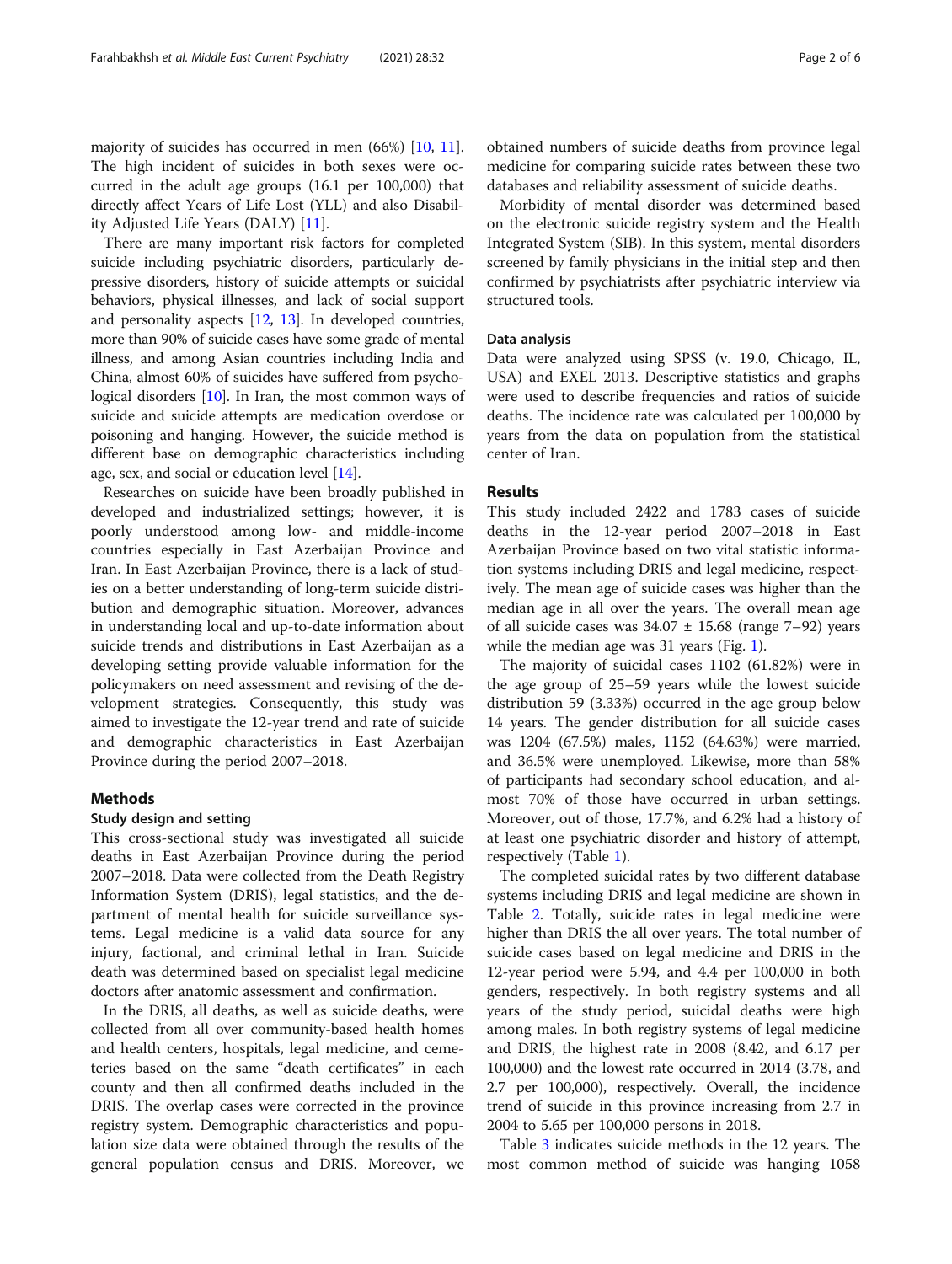<span id="page-2-0"></span>

(61.6%) and poising or medication overdose methods 471 (26.4%).

# **Discussion**

This study investigates the rate of completed suicide in the general population in East Azerbaijan Province during the years 2007 to 2018, where there are limited documents about suicide. The trend of suicide cases was decreasing between 2007 and 2014, but from 2015 to 2018 has been increasing with a smooth slope. Totally, the incidence rate of suicide has increased slightly during the study period from 2007 to 2018. The pattern of suicide trend in the present study is in line with the trend of all Iranian completed suicide cases reported by Razai et al. [\[10\]](#page-5-0).

The incidence rate of suicide in males was higher than in females all over the years. The highest incidence rate was in men, 6.17 per 100000 in 2008. For females, the highest suicide rate was 2.16 per 100,000 in 2018. Our findings were congruent with other studies done in various provinces of Iran [[15](#page-5-0)–[17\]](#page-5-0). A systematic review and meta-analysis study in Iran revealed that western regions have shown the highest suicide rate 12.9 per 100,000 [\[18](#page-5-0)].

In this study, we compared suicide incidence trends via two valid registry-based systems including legal medicine and DRIS while most studies have only evaluated the trend of suicide through a single database. In this province, the incidence rates of suicide based on legal medicine were higher than DRIS around all years and there was a noticeable difference in the number of suicides between the two databases.

In the present study, 2422, and 1783 suicide cases ( total incidence rate 5.94 vs 4.4 per 100,000) were reported by legal medicine and DRIS in East Azerbaijan Province during the period 2007–2018, respectively. Hajebi et al. found the incidence rate of suicide ranged from 1.76 to 2.23 per 100,000 persons among Iranian from 2009 to 2012 based on National Suicide Registration System [[19](#page-5-0)]. Similar to the present study in Hajebi study and also a recently published study in 2021 by Mahdavi, the hanging was the most common suicide methods among all country suicide cases [\[20](#page-5-0)].

In the present study, the mean and median age of suicide death was 34.07 and 31 years, respectively and 67.5% were males, and 64.63% were married. The highest suicide rates were found in the age groups of 15–24 (26.21%) and 25–59 years (61.82%), the majority of suicidal people used hanging (61.6%) as the suicide method. Occupation distribution was (36.5%) unemployment or free, and secondary education level was 58.1%, and the urban setting was 69.2%. Currently, a study in agreement with our study that performed based on the Iranian forensic medicine during 2016 and 2018 found that the median age of suicide cases was 31 years, and 30 to 59 age group was prevalent category and 71.2% were men [[20](#page-5-0)].

The findings of the present study were in agreement with the study in Brazil, the incidence rate of suicide has increased from 5.84 per 100,000 persons in 2000 to 7.23 per 100,000 in 2015 and represents a 19% increase in the incidence of suicide deaths over the period [\[13](#page-5-0)].

In the present study, males have committed suicide more than two times than females. According to the WHO report in 2016, the mortality rate by suicide in males has been about twice that of females [\[10\]](#page-5-0). Likewise, the male to female sex ratio was 1.4 in the Zhong study, and suicide in men has been observed 40% higher than in women [\[21\]](#page-5-0). In the study in Brazil from 1980 to 2009, the male to female sex ratio was more than 4 times [[22\]](#page-5-0). In the study by Sharafkhani et al. in Oromiya, Iran, the ratio of the odds of suicide steer to death in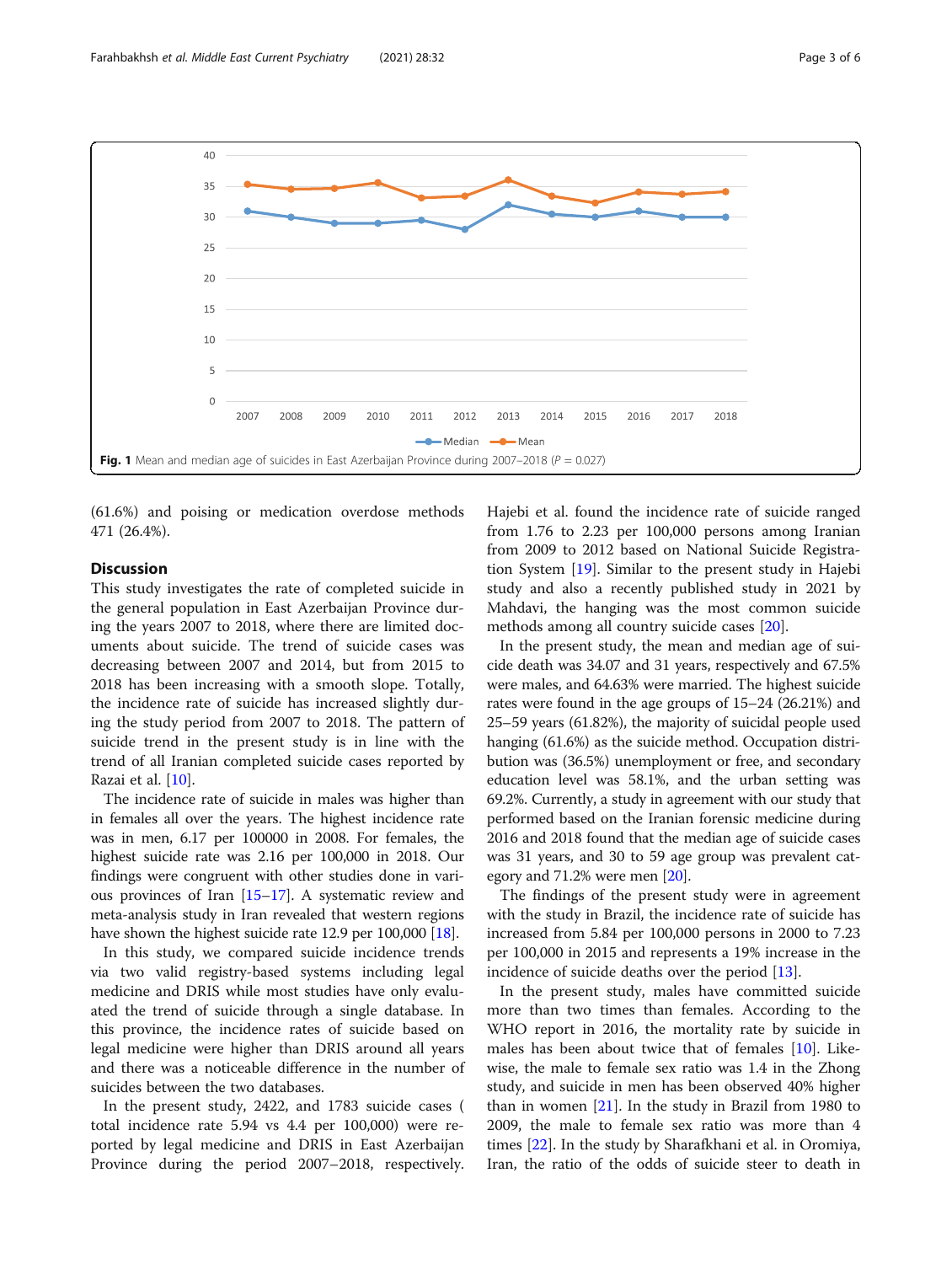<span id="page-3-0"></span>

| <b>Table 1</b> Baseline characteristics of suicide deaths based on |
|--------------------------------------------------------------------|
| Death Registry Information System in East Azerbaijan               |
| Province, during 2007-2018                                         |

| Variable                    | Frequency ( $n = 1783$ )   | %     |
|-----------------------------|----------------------------|-------|
| Gender                      |                            |       |
| Female                      | 579                        | 32.5  |
| Male                        | 1204                       | 67.5  |
| Age                         |                            |       |
| Mean $\pm$ SD, (range)      | $34.07 \pm 15.68$ , (7-92) |       |
| $\leq$ 14                   | 59                         | 3.33  |
| $15 - 24$                   | 467                        | 26.21 |
| $25 - 59$                   | 1102                       | 61.82 |
| $\geq 60$                   | 144                        | 8.1   |
| Educational level           |                            |       |
| Primary school              | 522                        | 29.3  |
| Secondary school            | 1036                       | 58.1  |
| High school and Academic    | 219                        | 12.3  |
| Resident                    |                            |       |
| Urban                       | 1234                       | 69.2  |
| Rural                       | 549                        | 30.8  |
| Occupation                  |                            |       |
| Free, and unemployment      | 651                        | 36.5  |
| Student (school-university) | 225                        | 12.6  |
| Housewife                   | 464                        | 26    |
| Farming or farming related  | 269                        | 15.1  |
| Employment                  | 55                         | 3.1   |
| Others                      | 119                        | 6.7   |
| Marital status              |                            |       |
| Single                      | 575                        | 32.25 |
| Married                     | 1152                       | 64.63 |
| Widow and divorced          | 56                         | 3.12  |
| History of attempt          |                            |       |
| Yes                         | 111                        | 6.2   |
| <b>No</b>                   | 1637                       | 91.8  |
| History of mental disorder  |                            |       |
| Yes                         | 316                        | 17.7  |
| No                          | 1467                       | 82.3  |

males was 3 times higher than that of females [\[23](#page-5-0)]. However, in most findings, suicide attempts have been more prevalent among females. Using harsher and aggressive methods including the hanging methods and firearms are the main reasons for the significant difference in suicide mortality in males compared to females that increased fatal and decreased odds of survival. In contrast, females tend to medication overdose and poisoning that are fewer considered to be lethal [\[24](#page-5-0)].

Likewise, in the present study, more than 61% of participants used the hanging suicide method. Evidence indicates the use of violent and aggressive methods for suicide growths the hazard of completed suicide 12 times [\[10\]](#page-5-0). Drug and substance abuse and also mentalneurological problems are other reasons for high suicide rates among males [\[25](#page-5-0)]. The same results were found in the USA and Brazil that 72% of suicide cases were committed using firearms [[13](#page-5-0), [26\]](#page-5-0). Despite that, hanging is the most commonly used suicide method globally; however, the distribution of the methods is diverse among various settings.

In the recent decade, the concern of suicide death has shifted from developed and industrialized countries and now to Asia [[27\]](#page-5-0). Decreasing social and mental health supports and also social happiness, alterations in the family and community habits and customs are the most important factors in rising of suicide and suicidal behaviors over the last year s[[10\]](#page-5-0)

In the present study, the majority of suicidal cases were observed in the age groups of 25–59 and 15–25 years, which were consistent with the results of previous studies [\[16](#page-5-0), [28](#page-5-0), [29](#page-5-0)]. This shows the essence of paying attention to this group of people, as they are the productive generation of the community. The suicidal behaviors distribution and correlated factors in the age group of 15–29 years have been the focus of various studies, proposing the role of family conflicts and divorce, disturbing hormonal fluctuations and mental health status, and access to the firearm as the main elements for the high incidence rate in this people [[3,](#page-5-0) [30](#page-5-0)]. In Iran, one of the factors that belong in the event of Konkoor as a national university entrance exam that imposes great pressure on Iranian adolescences at this age group, and the higher suicidal behaviors incident in June and July might also be attributed to the same event [\[31\]](#page-5-0).

Comparing the incidence rate of the present study with other studies shows that the suicide mortality in East Azerbaijan Province is lower than most European countries and the USA [\[32](#page-5-0), [33](#page-5-0)] and also lower than in Eastern Provinces of Iran including Ilam [[34\]](#page-5-0); however, it is slightly higher than whole country suicide mortality rates which shows the necessity to pay attention to this social concern issue in this province, as the fourth populous province of Iran.

#### Strengths and limitations

The main strength of this study is using two valid suicide registry-based systems including legal medicine and DRIS to prevent the possibility of underreporting which rare studies focused on. Nevertheless, this study had limitations. First, we did not calculate age standard mortality rates; however, the age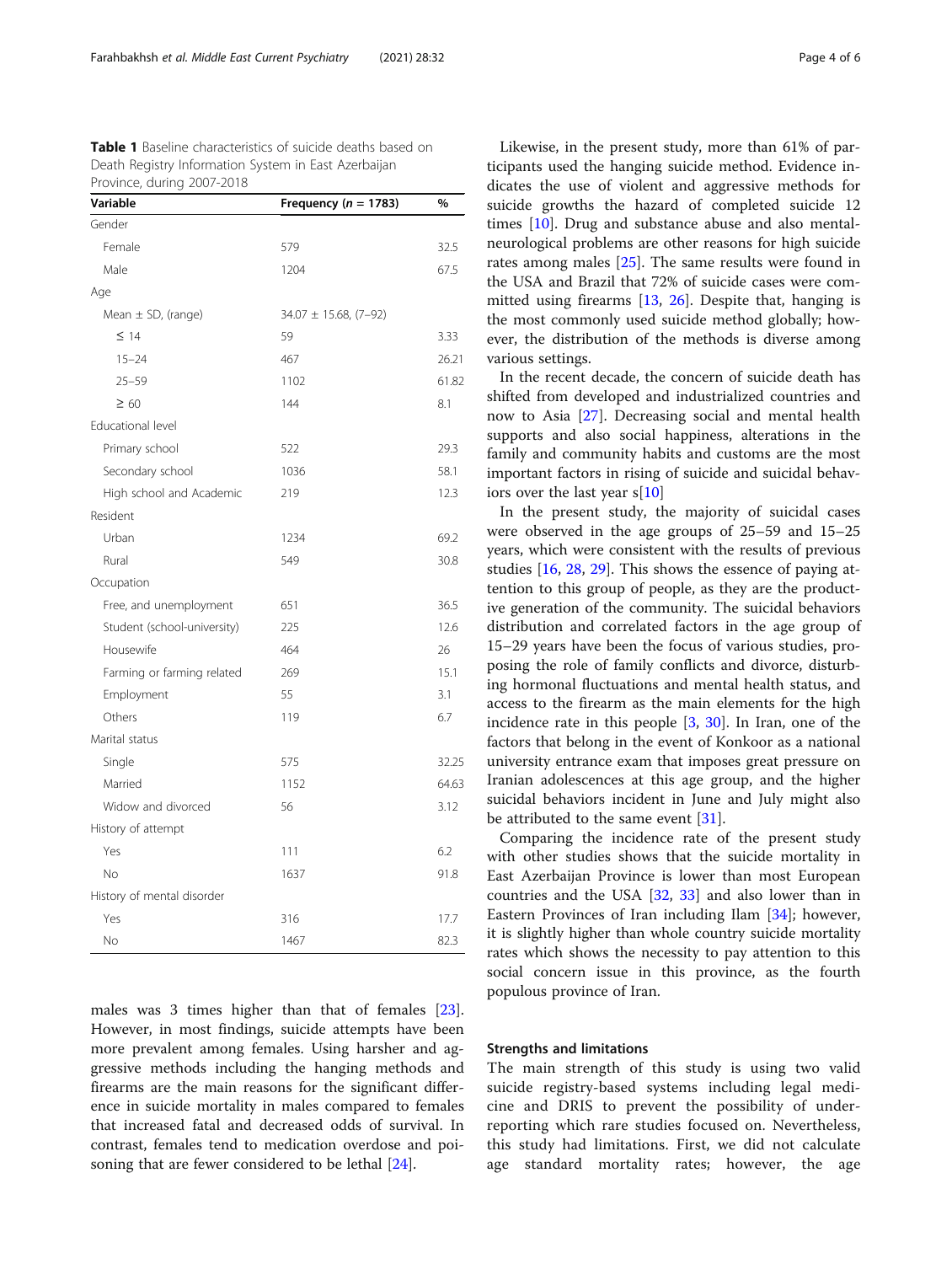<span id="page-4-0"></span>Table 2 Comparison of suicide rates between legal medicine statistics and Death Registry Information System in East Azerbaijan Province during the period 2007–2018

| Years | Population | Legal medicine |      | Death registry system |                   |        |      |
|-------|------------|----------------|------|-----------------------|-------------------|--------|------|
|       |            | Ν              | Rate | Ν                     | <b>Total rate</b> | Female | Male |
| 2007  | 3263637    | 248            | 7.60 | 184                   | 5.63              | 2.11   | 4.27 |
| 2008  | 3289747    | 277            | 8.42 | 203                   | 6.17              | 2.05   | 5.02 |
| 2009  | 3296587    | 175            | 5.31 | 131                   | 3.97              | 1.48   | 2.83 |
| 2010  | 3358849    | 202            | 6.01 | 151                   | 4.5               | 1.87   | 3.88 |
| 2011  | 3301616    | 186            | 5.63 | 139                   | 4.21              | 1.69   | 3.23 |
| 2012  | 3334491    | 194            | 5.82 | 142                   | 4.26              | 1.56   | 3.46 |
| 2013  | 3400618    | 168            | 4.94 | 121                   | 3.56              | 1.38   | 2.77 |
| 2014  | 3408425    | 129            | 3.78 | 92                    | 2.7               | 1.25   | 2.09 |
| 2015  | 3526045    | 159            | 4.51 | 120                   | 3.4               | 1.41   | 2.64 |
| 2016  | 3506581    | 183            | 5.22 | 137                   | 3.9               | 1.57   | 2.57 |
| 2017  | 3518990    | 227            | 6.45 | 161                   | 4.57              | 1.74   | 3.43 |
| 2018  | 3572038    | 274            | 7.67 | 202                   | 5.65              | 2.16   | 4.18 |
| Total |            | 2422           | 5.94 | 1783                  | 4.40              | 1.52   | 3.26 |

distribution in this province and age categories are similar to the age distribution of the national population and there are no differences between those.

Second, we used only one data source (DRIS source) for presenting study results due to the unavailability and inaccessibility of participant's characteristics and ethical limitations of suicide cases in legal medicine.

# Conclusion

A total of 2422 and 1783 suicide cases (average incidence rate 5.94 vs 4.4 per 100,000) were reported by legal medicine and DRIS in East Azerbaijan Province during the period 2007–2018. The incidence rates of suicide based on legal medicine were higher than DRIS. Overall, the incidence rate of suicide in this province has been increasing with a smooth slope so that it was increased from 2.7 in 2014 to 5.65 per 100,000 persons in 2018. Considering the increasing trend of suicide rates in East Azerbaijan Province, community-based programs and measures should be taken to suicide prevention.

Table 3 Methods of suicide deaths in East Azerbaijan Province based on DRIS during the period 2007-2018

| Suicide methods          | $N = 1783$ | $\%$ |
|--------------------------|------------|------|
| Hanging                  | 1098       | 61.6 |
| Poisoning or medications | 471        | 26.4 |
| Self-injury              | 125        | 7    |
| Fall                     | 39         | 2.2  |
| Self-immolation          | 30         | 17   |
| Others or unknown        | 14         | 0.8  |

#### Abbreviation

DRIS: Death Registry Information System

#### Acknowledgements

We express our gratitude to our colleagues in "Research Center of Psychiatry and Behavior Sciences" and Center for clinical research development, Razi Psychiatric Hospital, Tabriz University of Medical Sciences.

#### Authors' contributions

MF and HA: concept and design. MN and MF: data collection and interpretation of the data. VA, MN, AH, and II performed the study and analysis. HA and MF: writing of the draft. All authors read and approved the study.

# Funding

This study was funded completely by the Tabriz University of Medical Sciences, Tabriz, Iran.

#### Availability of data and materials

The datasets used and/or analyzed during the current study are available from the corresponding author on reasonable request.

# Declarations

#### Ethics approval and consent to participate

This study was approved by ethics committee of Tabriz University of Medical Sciences to number: IR.TBZMED.REC.1398.870. The present study was derived from the MD thesis and no human samples were investigated or interviewed.

#### Consent for publication

Not applicable

#### Competing interests

The authors declare that there is no conflict of interest and financial disclosure.

#### Author details

<sup>1</sup> Road Traffic Injury Research Center, Tabriz University of Medical Sciences, Tabriz, Iran. <sup>2</sup>Research Center of Psychiatry and Behavioral Sciences, Tabriz University of Medical Sciences, Tabriz, Iran. <sup>3</sup>Department of Epidemiology